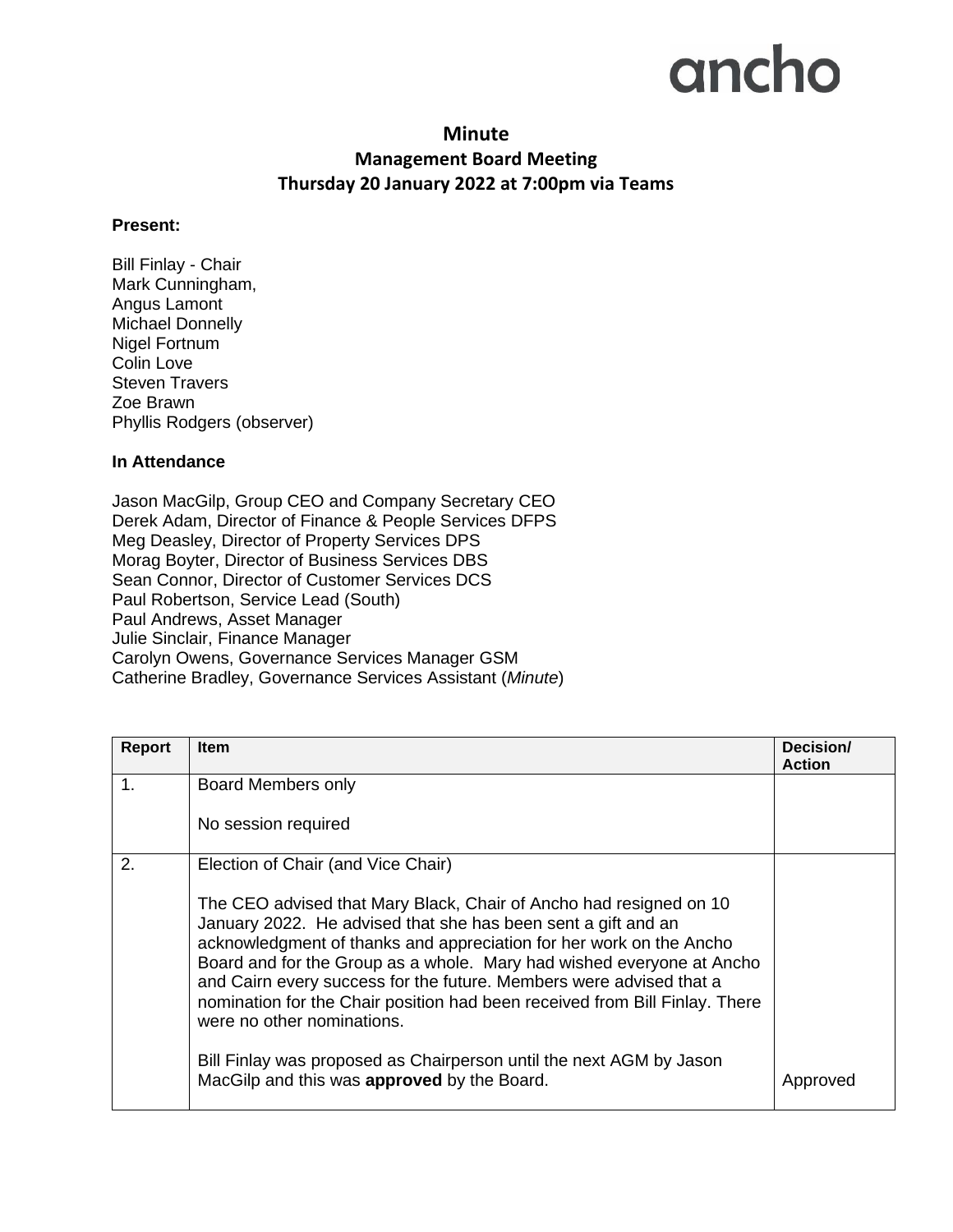|     | There were no nominations for Vice Chair. The duties of the Vice Chair<br>(and Asks & Offers) will be circulated seeking nominations for V-C.                                                                                                                                                 | <b>GSM</b>   |
|-----|-----------------------------------------------------------------------------------------------------------------------------------------------------------------------------------------------------------------------------------------------------------------------------------------------|--------------|
|     | Bill Finlay Chaired the meeting from this point onwards                                                                                                                                                                                                                                       |              |
| 3.  | <b>Appointment of new Ancho Board Member</b>                                                                                                                                                                                                                                                  |              |
|     | The Chair introduced Phyllis Rodgers. The recommendation from the<br>interview panel is that she be adopted through the casual vacancy route to<br>join the Ancho Board. She is attending the meeting as an observer and her<br>membership will be proposed to the parent Board for approval. | Approved     |
|     | Phyllis Rodgers Shareholding membership was Approved.                                                                                                                                                                                                                                         |              |
|     | Phyllis Rodgers appointment as a casual vacancy was Approved.                                                                                                                                                                                                                                 | Approved     |
|     | Members and Staff introduced themselves.                                                                                                                                                                                                                                                      |              |
| 4.  | <b>Apologies</b>                                                                                                                                                                                                                                                                              |              |
|     | There were no apologies.                                                                                                                                                                                                                                                                      |              |
| 5.  | <b>Declarations of interest</b>                                                                                                                                                                                                                                                               |              |
|     | Angus Lamont declared an interest as a Board Member of Cairn HA.<br>Steven Travers declared an interest as a Board members of Cairn HA and<br>Cairn Living.                                                                                                                                   | <b>Noted</b> |
|     |                                                                                                                                                                                                                                                                                               |              |
| 6.  | MINUTES OF PREVIOUS MEETING, MATTERS ARISING                                                                                                                                                                                                                                                  |              |
| 6.1 | Ancho Board Meeting Minute - 2/12/2021 (a)                                                                                                                                                                                                                                                    |              |
|     | The Minute of the Ancho Board Meeting held on 2 December 2021 was<br>approved.                                                                                                                                                                                                                | Approved     |
|     | The GSM confirmed that the decision items from the 2 December meeting<br>had been circulated via email and approvals had been received.                                                                                                                                                       | <b>Noted</b> |
|     | There were no matters arising.                                                                                                                                                                                                                                                                |              |
| 6.2 | CHA Board Meeting Minute - 9/12/2021 (n)                                                                                                                                                                                                                                                      |              |
|     | The Minute of the Cairn HA Board Minute held on 9 December 2021 was<br>noted                                                                                                                                                                                                                  | Noted        |
| 6.3 | Audit & Performance Committee Meeting- 16/11/2021 (n)                                                                                                                                                                                                                                         |              |
|     | The Minute of the Audit and Performance Committee meeting held on 16<br>November 2021 was noted.                                                                                                                                                                                              | <b>Noted</b> |
| 6.4 | 2021 AGM Minutes (n)                                                                                                                                                                                                                                                                          |              |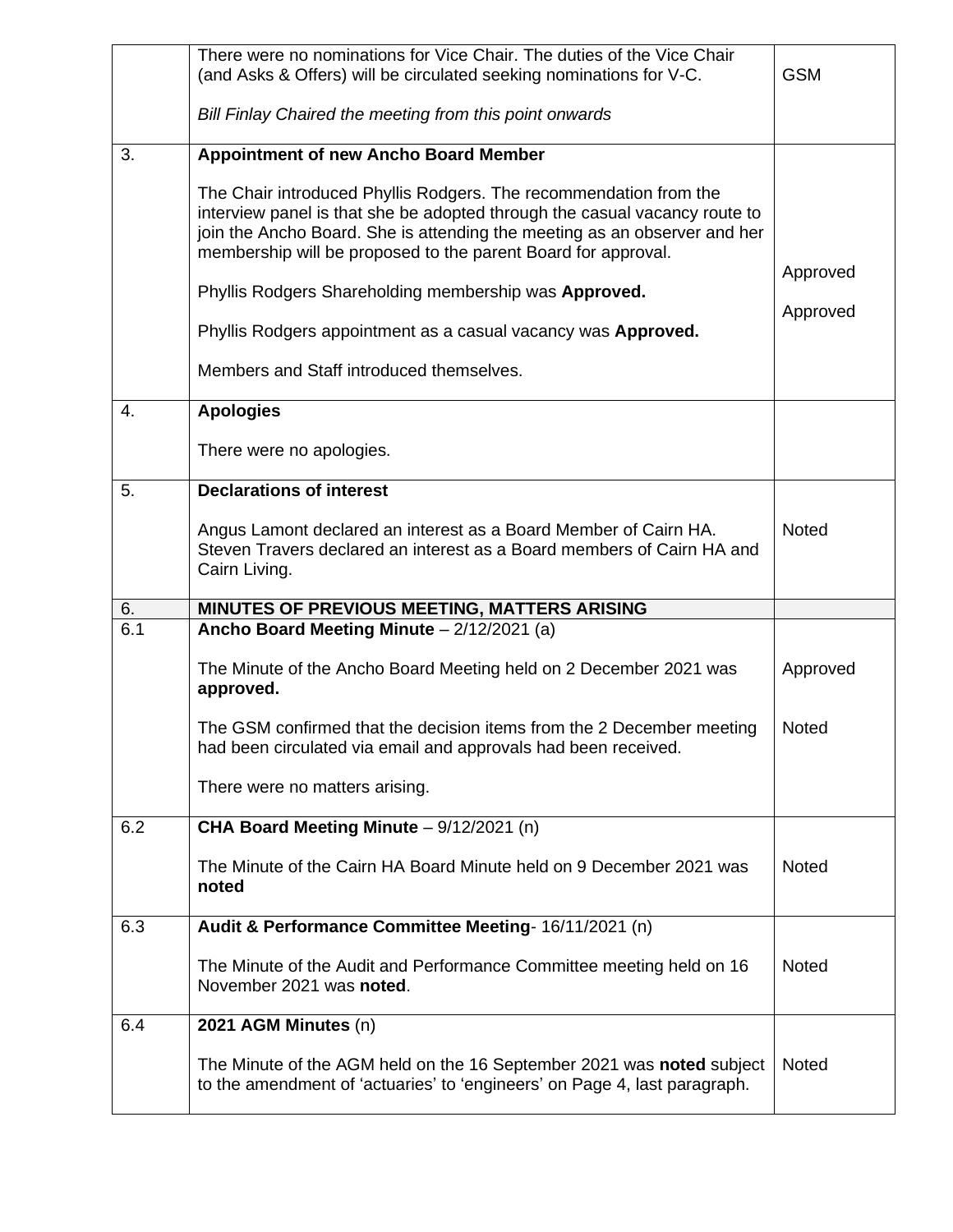| <b>ACTION TRACKER</b>                                                                                                                                                                                                                                                                                                                                                                                                                                                                                                                                                                                                                                                                                                                                                                                                                                                                                                                                                                                                                                                                                                 |                                                                                                                                                                     |
|-----------------------------------------------------------------------------------------------------------------------------------------------------------------------------------------------------------------------------------------------------------------------------------------------------------------------------------------------------------------------------------------------------------------------------------------------------------------------------------------------------------------------------------------------------------------------------------------------------------------------------------------------------------------------------------------------------------------------------------------------------------------------------------------------------------------------------------------------------------------------------------------------------------------------------------------------------------------------------------------------------------------------------------------------------------------------------------------------------------------------|---------------------------------------------------------------------------------------------------------------------------------------------------------------------|
| <b>Action Tracker</b>                                                                                                                                                                                                                                                                                                                                                                                                                                                                                                                                                                                                                                                                                                                                                                                                                                                                                                                                                                                                                                                                                                 |                                                                                                                                                                     |
| The GSM presented the Action Tracker and asked members for<br>comments.                                                                                                                                                                                                                                                                                                                                                                                                                                                                                                                                                                                                                                                                                                                                                                                                                                                                                                                                                                                                                                               |                                                                                                                                                                     |
| A member asked for an update on the progress on the hardship fund (item<br>10). The DCS advised that he, the Regional Lead South and the Area<br>Housing Manager had looked at other hardship funds and will be meeting<br>again to discuss the options. Subject to that, there will be a paper ready for<br>the March Board.                                                                                                                                                                                                                                                                                                                                                                                                                                                                                                                                                                                                                                                                                                                                                                                         | <b>DCS</b>                                                                                                                                                          |
| A member asked for visibility to be included on when target dates are<br>rescheduled in the Action Tracker.                                                                                                                                                                                                                                                                                                                                                                                                                                                                                                                                                                                                                                                                                                                                                                                                                                                                                                                                                                                                           | <b>GSM</b>                                                                                                                                                          |
| The Chair asked for an update on the meet the Board sessions. The DBS<br>advised that this is still Covid dependant and will discuss some options                                                                                                                                                                                                                                                                                                                                                                                                                                                                                                                                                                                                                                                                                                                                                                                                                                                                                                                                                                     | <b>DBS</b>                                                                                                                                                          |
| with the Chair out with the meeting.                                                                                                                                                                                                                                                                                                                                                                                                                                                                                                                                                                                                                                                                                                                                                                                                                                                                                                                                                                                                                                                                                  | Noted                                                                                                                                                               |
| <b>OPERATIONAL UPDATE</b>                                                                                                                                                                                                                                                                                                                                                                                                                                                                                                                                                                                                                                                                                                                                                                                                                                                                                                                                                                                                                                                                                             |                                                                                                                                                                     |
| <b>Ancho Operational Update</b>                                                                                                                                                                                                                                                                                                                                                                                                                                                                                                                                                                                                                                                                                                                                                                                                                                                                                                                                                                                                                                                                                       |                                                                                                                                                                     |
| The DCS provided a verbal update in support of the paper. The report was<br>noted.                                                                                                                                                                                                                                                                                                                                                                                                                                                                                                                                                                                                                                                                                                                                                                                                                                                                                                                                                                                                                                    | <b>Noted</b>                                                                                                                                                        |
| <b>Pay Negotiations- EVH Update</b>                                                                                                                                                                                                                                                                                                                                                                                                                                                                                                                                                                                                                                                                                                                                                                                                                                                                                                                                                                                                                                                                                   |                                                                                                                                                                     |
| The DFPS advised that there has been no progress as no further<br>information has been received yet from EVH. Information is expected by<br>the end of January. A 3.6% increase has been budgeted. He confirmed<br>that Ancho and Pentland are full members of EVH and Cairn HA are<br>associate members. Ancho employees (not all Ancho staff) and Pentland<br>staff are on full EVH terms and conditions and pay structure. The report<br>was noted.                                                                                                                                                                                                                                                                                                                                                                                                                                                                                                                                                                                                                                                                | <b>Noted</b>                                                                                                                                                        |
|                                                                                                                                                                                                                                                                                                                                                                                                                                                                                                                                                                                                                                                                                                                                                                                                                                                                                                                                                                                                                                                                                                                       |                                                                                                                                                                     |
| A member highlighted that from the consultation feedback, 5 of 7<br>responses complained about delays to repairs and the amount of chasing<br>that is required to ensure their repairs and maintenance issues are<br>completed. He asked that this is investigated. The CEO advised that the<br>tendering for the maintenance and repairs contract in the south (inc.<br>Ancho) is ongoing and that customer service and quality checks will be a<br>key part of the assessment during procurement.<br>The DCS confirmed that responses had been given to all individuals who<br>had flagged up a specific dissatisfaction in their responses.<br>Another member asked if it would be possible to provide information on<br>what future works the rent increase will support. It was confirmed that the<br>rent increase only covers current services and commitments, and that CPI<br>inflation was already ahead of the proposed figure. The DCS advised that<br>as soon as Covid restrictions allow, he would like to have more tenant face<br>to face engagement so that this information can be provided through | <b>DCS</b><br><b>DFBS</b>                                                                                                                                           |
|                                                                                                                                                                                                                                                                                                                                                                                                                                                                                                                                                                                                                                                                                                                                                                                                                                                                                                                                                                                                                                                                                                                       | <b>ITEMS FOR DECISION/APPROVAL</b><br>Rent Increase Consultation Feedback and agree rent increase<br>alternative methods other than newsletters and on the website. |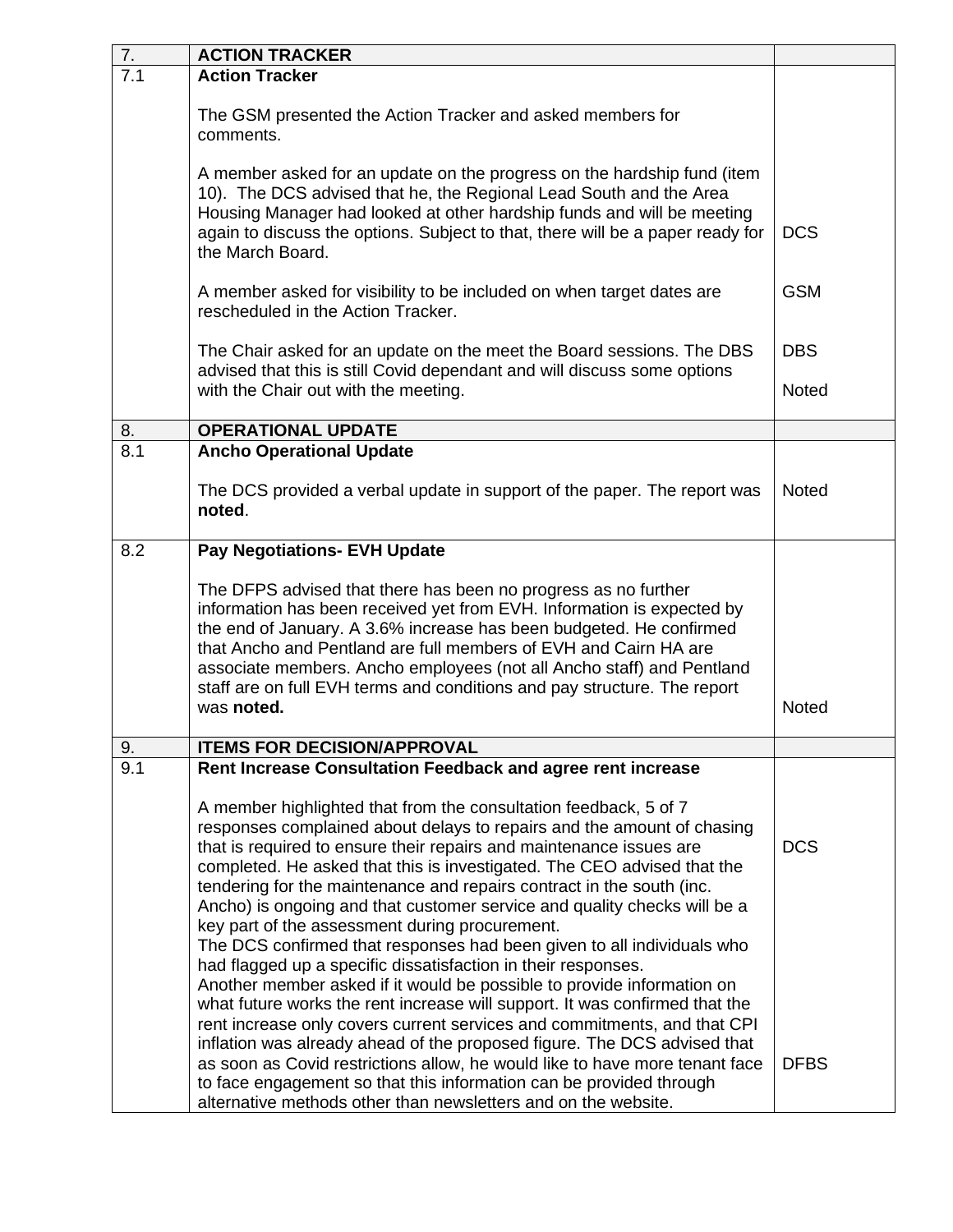| 9.2 | The CEO advised that real challenge is the increase in prices being<br>received from contractors. A 15% increase in maintenance costs is being<br>budgeted. A member asked for specific commentary in the budget on how<br>that will be managed. The DFPS said this would be included in the<br>proposed budget in March.<br>The contents of the report were <b>Noted</b> .<br>The decision to apply a 3.1% rent increase to base rents for homes and<br>garages for 2022/23 with an effective date of 1 <sup>st</sup> April 2022; was proposed<br>by Steven Travers, seconded by Nigel Fortnum and Approved.<br>The Board Agreed that communication can go to tenants to confirm this<br>increase.<br><b>Corporate Social Responsibility Policy</b> | <b>DFPS</b><br>Noted<br>Approved<br>Agreed |
|-----|------------------------------------------------------------------------------------------------------------------------------------------------------------------------------------------------------------------------------------------------------------------------------------------------------------------------------------------------------------------------------------------------------------------------------------------------------------------------------------------------------------------------------------------------------------------------------------------------------------------------------------------------------------------------------------------------------------------------------------------------------|--------------------------------------------|
|     | The Board are asked to approve the Corporate Social Responsibility                                                                                                                                                                                                                                                                                                                                                                                                                                                                                                                                                                                                                                                                                   |                                            |
|     | Policy which was approved by the CHA Board (as group parent) on 9<br>December 2021.                                                                                                                                                                                                                                                                                                                                                                                                                                                                                                                                                                                                                                                                  |                                            |
|     | The DFPS provided a verbal background to the report.                                                                                                                                                                                                                                                                                                                                                                                                                                                                                                                                                                                                                                                                                                 |                                            |
|     | A member asked what process is in place to allocate the community<br>benefit that comes through contracts. The DFPS advised that there is a<br>community fund that allocates out grants etc to various local organisations<br>and individual projects. As part of the procurement, this will tie into current<br>processes. Contractors will be asked to detail how their work will benefit<br>the local community.                                                                                                                                                                                                                                                                                                                                  |                                            |
|     | A member asked how the policy will be communicated externally. The<br>DFPS advised that it is currently being communicated to staff. It will be<br>issued in the tendering process and it will be available to view on the<br>websites.                                                                                                                                                                                                                                                                                                                                                                                                                                                                                                              |                                            |
|     | A member asked if Cairn are a real living wage employer. The CEO<br>advised that Ancho and Cairn does not yet have the accreditation, but with<br>this policy agreed we would now seek accreditation.                                                                                                                                                                                                                                                                                                                                                                                                                                                                                                                                                | <b>DFPS</b>                                |
|     | The policy was proposed by Colin Love, seconded by Steven Travers and<br>Approved.                                                                                                                                                                                                                                                                                                                                                                                                                                                                                                                                                                                                                                                                   | Approved                                   |
| 9.3 | <b>Factoring Admin Charges</b>                                                                                                                                                                                                                                                                                                                                                                                                                                                                                                                                                                                                                                                                                                                       |                                            |
|     | The DFPS advised that the uplift in fees has not been applied for a couple<br>of years. It is a very small part of Ancho's income stream. The<br>management fee has been sitting at £66.50. The proposal is to raise that<br>to £70, effective of the 1 <sup>st</sup> of April. It does not generate a significant<br>amount of additional income but an increase should be applied.                                                                                                                                                                                                                                                                                                                                                                 |                                            |
|     | The increase was proposed by Michael Donnelly, seconded by Colin Love<br>and Approved.                                                                                                                                                                                                                                                                                                                                                                                                                                                                                                                                                                                                                                                               | Approved.                                  |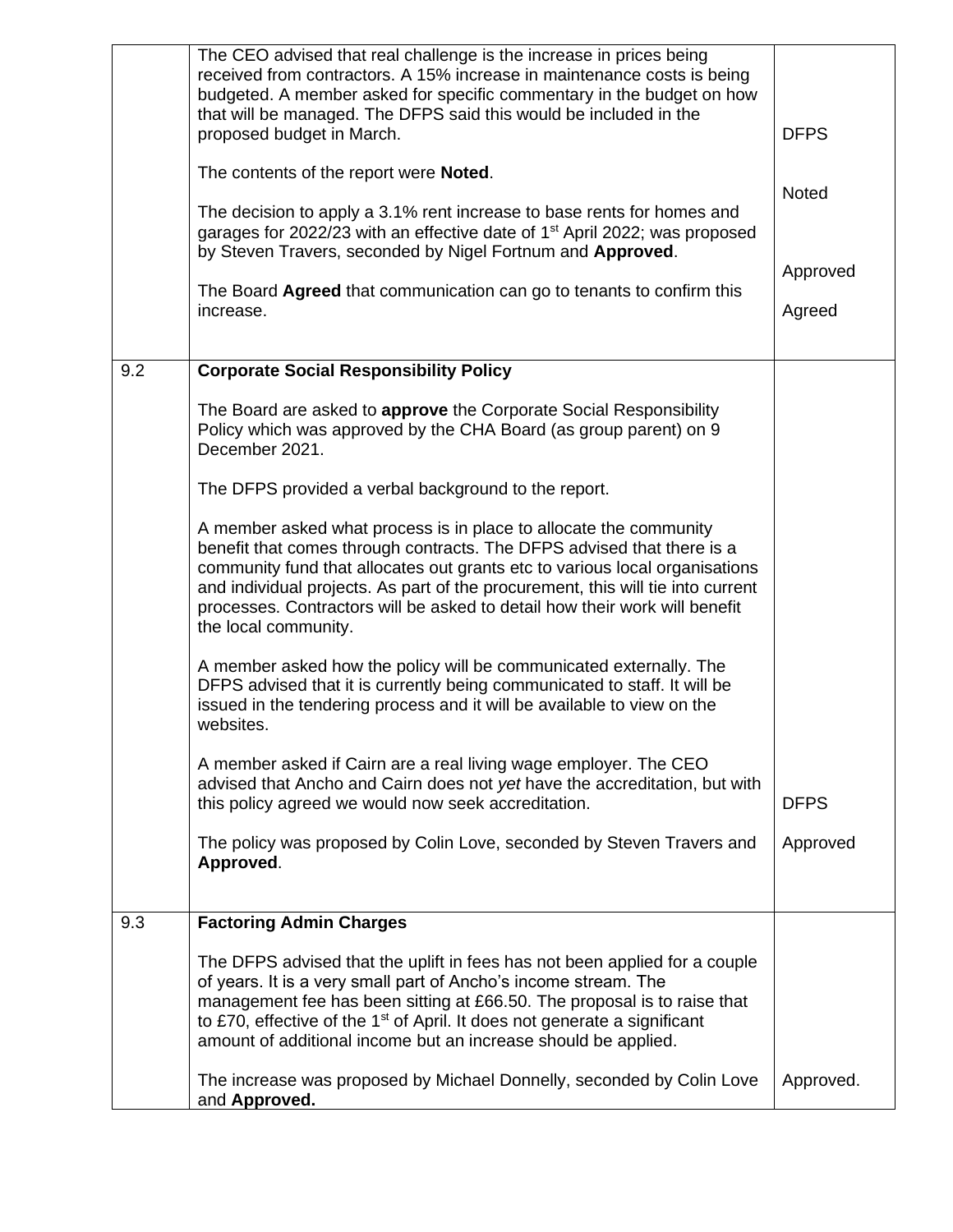| 9.4  | <b>Membership Review</b>                                                                                                                                                                                                                                                                                                                                                                                                                                                                                                                                                                                                                                                                                                                                                                                                                                                                                                                                                                                                                  |                   |
|------|-------------------------------------------------------------------------------------------------------------------------------------------------------------------------------------------------------------------------------------------------------------------------------------------------------------------------------------------------------------------------------------------------------------------------------------------------------------------------------------------------------------------------------------------------------------------------------------------------------------------------------------------------------------------------------------------------------------------------------------------------------------------------------------------------------------------------------------------------------------------------------------------------------------------------------------------------------------------------------------------------------------------------------------------|-------------------|
|      | The GSM presented the paper. She advised that 3 shareholding members<br>have not given apologies or attended 5 consecutive AGMs and should be<br>deleted from the register, as per rule 11.2.3.                                                                                                                                                                                                                                                                                                                                                                                                                                                                                                                                                                                                                                                                                                                                                                                                                                           |                   |
|      | In response to a member query, the GSM advised there was no specific<br>information available on why the shareholding members had not engaged<br>with the organisation for 5 years.                                                                                                                                                                                                                                                                                                                                                                                                                                                                                                                                                                                                                                                                                                                                                                                                                                                       |                   |
|      | The Membership Review was proposed by Nigel Fortnum, seconded by<br>Mark Cunningham and Approved.                                                                                                                                                                                                                                                                                                                                                                                                                                                                                                                                                                                                                                                                                                                                                                                                                                                                                                                                         | Approved          |
| 10.  | <b>GROUP UPDATES</b>                                                                                                                                                                                                                                                                                                                                                                                                                                                                                                                                                                                                                                                                                                                                                                                                                                                                                                                                                                                                                      |                   |
| 10.1 | <b>Partnership Investment Delivery update</b>                                                                                                                                                                                                                                                                                                                                                                                                                                                                                                                                                                                                                                                                                                                                                                                                                                                                                                                                                                                             |                   |
|      | The DPS provided a verbal update in support of the written report. She<br>advised that the kitchen program is delayed due to a Covid outbreak in the<br>contractor team, but work should pick up again from Monday 24 <sup>th</sup> January.<br>Further to the discussion at the last Board meeting on the progress on the<br>LD2 alarms and electricity assessments, there are 14 remaining. On the<br>fire alarm upgrades, the legal position has been clarified and tenants have<br>been advised that there will be a forced entry to allow for installation if<br>entry is not granted.<br>With regards to the riverbank, it seems from the review and photographic<br>survey that the North Ayrshire council remedial works that have been done<br>recently have already started to fail. The team are seeking from the<br>engineers a clearly defined range of costed options which can be taken to<br>North Ayrshire Council and SEPA for discussion.<br>A member asked if replacing gas boilers is still the correct choice given |                   |
|      | national Zero Carbon targets. The DPS advised that this is very much on<br>the radar as we review the Asset Management & Energy Strategy over the<br>next nine months, The supply industry is still not quite ready to make the<br>change. Currently it is prudent to go ahead with the relatively small number<br>of replacements gas boilers. The draft Strategy will be considered by the<br>Asset Management & Development Committee and will be brought to the<br>Ancho Board for approval this Autumn.                                                                                                                                                                                                                                                                                                                                                                                                                                                                                                                              | <b>Action DPS</b> |
|      | A member questioned the table in appendix 1 and the £283k variance. The<br>DPS advised that some of that would be the increase in cost of kitchens.<br>Some of the costs received from suppliers were double what had been<br>budgeted. Those works have not been carried out. There has been well<br>above inflation increases in costs. The Chair queried how future years of<br>inflation will impact on the organisation. The DPS advised that the money<br>currently being spent is in the areas which are going to make the biggest<br>difference to the tenants.                                                                                                                                                                                                                                                                                                                                                                                                                                                                   |                   |
|      | The DFPS highlighted that any repair on the riverbank is not a capital<br>spend and will be an impact in the year in which the repair takes place.<br>This might have a knock on effect on other projects being delivered. There<br>had been a provision within the accounts for the riverbank but it was<br>stripped out at the point of partnership because under accounting rules,                                                                                                                                                                                                                                                                                                                                                                                                                                                                                                                                                                                                                                                     |                   |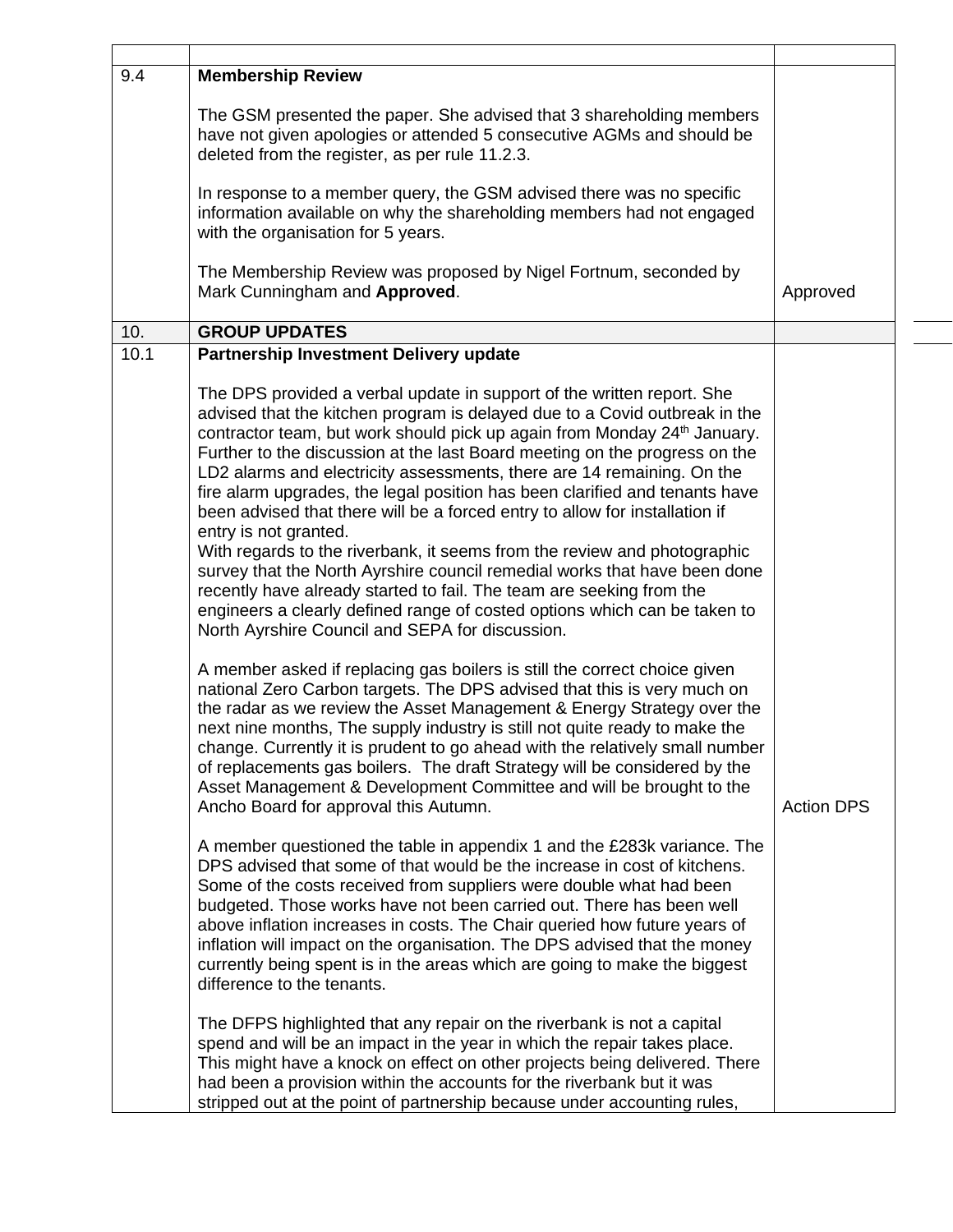|      | this was considered to be a contingent liability rather than a liability arising<br>from past events. The finance team are working closely with the<br>development team to plan for that cost and the time period.<br>The DPS advised that there is more detailed work to do with options of the<br>door entry systems before a solution is reached. The report was noted.                                                                                                                                                                                                                       | <b>Action DPS</b><br>Noted |
|------|--------------------------------------------------------------------------------------------------------------------------------------------------------------------------------------------------------------------------------------------------------------------------------------------------------------------------------------------------------------------------------------------------------------------------------------------------------------------------------------------------------------------------------------------------------------------------------------------------|----------------------------|
| 10.2 | <b>Pentland transfer - update</b>                                                                                                                                                                                                                                                                                                                                                                                                                                                                                                                                                                |                            |
|      | The CEO confirmed to the Board that, despite the Pentland integration<br>taking a lot of staff time, there is still a focus on delivering the Ancho<br>promises.                                                                                                                                                                                                                                                                                                                                                                                                                                 |                            |
|      | With regards to Pentland, all the legal and regulatory requirements are<br>complete. Lender consent is still required and expected in the next 4-6<br>weeks. The TUPE consultation with staff has been completed. Staff are<br>being invited to local CHA team meetings. A detailed integration plan is<br>well underway. There is a single merged commercial subsidiary planned.<br>Cairn Homes and Services will combine with Pentland Community<br>Enterprises. The plan, subject to the Ancho Board approval, will be to<br>move the management of Ancho garages into the management of that | <b>Action DFPS</b>         |
|      | subsidiary during 2022/23                                                                                                                                                                                                                                                                                                                                                                                                                                                                                                                                                                        | Noted                      |
|      | The report was noted.                                                                                                                                                                                                                                                                                                                                                                                                                                                                                                                                                                            |                            |
| 11.  | <b>ITEMS FOR NOTING/PROGRESS MONITORING</b>                                                                                                                                                                                                                                                                                                                                                                                                                                                                                                                                                      |                            |
| 11.1 | IT Systems Infrastructure Project - Update/presentation                                                                                                                                                                                                                                                                                                                                                                                                                                                                                                                                          |                            |
|      | The DBS gave a presentation to explain the current status of the IT<br>systems and the plan for the IT Systems Infrastructure Project which will<br>be delivered for full implementation in April 2024.                                                                                                                                                                                                                                                                                                                                                                                          |                            |
|      | Responding to a Member question, the DBS confirmed that there is a<br>project steering group to ensure that there is the appropriate level of<br>governance oversight and resource dedicated to this project. Terms of<br>reference to be agreed at CHA Board next week.                                                                                                                                                                                                                                                                                                                         |                            |
|      | Recruiting externally for a project manager was raised as a concern due to<br>the applicant not having the experience of the systems currently in use.<br>The DBS advised that she is confident that the restructure within the BI<br>team means that there will be a change management resource as well as<br>appropriate project management.                                                                                                                                                                                                                                                   |                            |
|      | Mark Cunningham volunteered to join the IT Systems Project Group.                                                                                                                                                                                                                                                                                                                                                                                                                                                                                                                                | <b>Action DBS</b>          |
|      | The report was noted.                                                                                                                                                                                                                                                                                                                                                                                                                                                                                                                                                                            | Noted                      |
| 12.2 | <b>Q3 Management Accounts</b>                                                                                                                                                                                                                                                                                                                                                                                                                                                                                                                                                                    |                            |
|      | The DFPS advised that there is not much change since the last set of<br>accounts were presented. There is a positive variance against budget.<br>Planned maintenance continues to be significantly behind in terms of<br>spend - almost £500k for reasons already discussed tonight. This coupled<br>with some of the favourable variances and removing that capital element is                                                                                                                                                                                                                  |                            |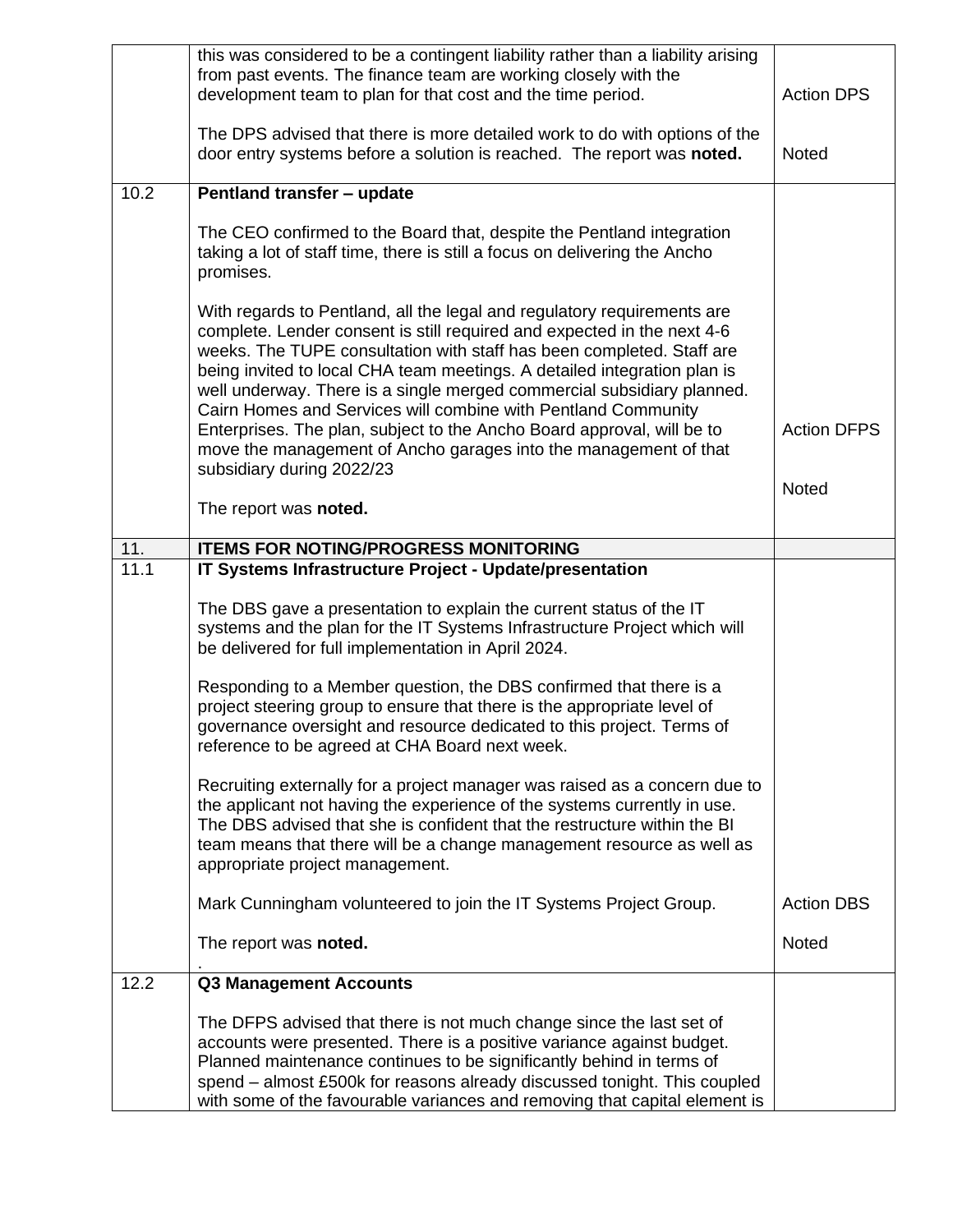|      | resulting in a surplus of £615k for the first 9 months of the year. £340k<br>ahead of what was anticipated. The projection to the end of the year<br>indicates that this will reverse to a £90k deficit due to an exercise that will<br>raise an appropriate management charge between Cairn and Ancho to<br>better reflect the true cost of corporate/Group support.<br>The Chair asked that the full detail of the management charge is included<br>in the budget.<br>He also queried the percentage capitalised being less in the forecast. The<br>DFPS advised that this is due to contractors not being able to perform the<br>more major works so the view is more pessimistic toward the end of the<br>year.<br>With regard to the riverbank - the Chair asked at what point it becomes a                                                                                                                                                                                                                                                                                                                                                                                                                                                                                                                                                                           | Action:<br><b>DFPS</b>                                   |
|------|----------------------------------------------------------------------------------------------------------------------------------------------------------------------------------------------------------------------------------------------------------------------------------------------------------------------------------------------------------------------------------------------------------------------------------------------------------------------------------------------------------------------------------------------------------------------------------------------------------------------------------------------------------------------------------------------------------------------------------------------------------------------------------------------------------------------------------------------------------------------------------------------------------------------------------------------------------------------------------------------------------------------------------------------------------------------------------------------------------------------------------------------------------------------------------------------------------------------------------------------------------------------------------------------------------------------------------------------------------------------------|----------------------------------------------------------|
|      | provision or a payment. The DFPS advised it will be forecast through the<br>budget as soon as there is a cost.                                                                                                                                                                                                                                                                                                                                                                                                                                                                                                                                                                                                                                                                                                                                                                                                                                                                                                                                                                                                                                                                                                                                                                                                                                                             |                                                          |
|      | The report was noted.                                                                                                                                                                                                                                                                                                                                                                                                                                                                                                                                                                                                                                                                                                                                                                                                                                                                                                                                                                                                                                                                                                                                                                                                                                                                                                                                                      | Noted                                                    |
| 12.3 | <b>KPI's</b><br>A member queried what is being included as 'near misses' under health<br>and safety incidents. The DBS advised that an internal operations<br>dashboard is held separately and that can be brought to the Board. The<br>KPI pack sticks to the legislative guidance. She will bring the breakdown to<br>the next meeting so that members can see the full picture of instances.<br>The Chair asked about the trend in income collection and what the<br>contingency plan is for the "cost of living crisis" and likely issues that will<br>occur as energy prices etc increase. The DCS advised that there is close<br>contact with the tenants who have previously fallen into arrears as well as<br>keeping in touch with money advice services available in North Ayrshire.<br>The Chair advised that there is the hardship fund which could be drawn<br>on. The DFPS added that a below inflation rent increase should assist<br>some tenants to meet the payments.<br>A member highlighted that there are a lot of issues that have been raised<br>in the meeting that are likely to affect the long term cash flow. He would<br>like a report at the next Board which highlights the risks and where<br>potential mitigations can come from as well as highlighting what the worst<br>case scenario could be. This was agreed. The report was noted. | Action:<br><b>DBS</b><br>Action:<br><b>DFPS</b><br>Noted |
| 12.4 | <b>Risk Register and any new risks</b>                                                                                                                                                                                                                                                                                                                                                                                                                                                                                                                                                                                                                                                                                                                                                                                                                                                                                                                                                                                                                                                                                                                                                                                                                                                                                                                                     |                                                          |
|      | The DBS advised that the risks highlighted in this meeting will be factored<br>in. The risk register will go through the Audit and Performance meeting in<br>Feb and will then come back as a formal document to the Ancho Board in<br>March. The report was noted.                                                                                                                                                                                                                                                                                                                                                                                                                                                                                                                                                                                                                                                                                                                                                                                                                                                                                                                                                                                                                                                                                                        | Noted                                                    |
| 12.5 | <b>Board Meetings Schedule/Forward Planner - in Teams</b>                                                                                                                                                                                                                                                                                                                                                                                                                                                                                                                                                                                                                                                                                                                                                                                                                                                                                                                                                                                                                                                                                                                                                                                                                                                                                                                  |                                                          |
|      | The GSM highlighted that the forward planner for Ancho Board is available<br>in the Teams channel. She noted that the dates of the meetings from<br>March could change if there is a move to Joint Governing Board meetings.                                                                                                                                                                                                                                                                                                                                                                                                                                                                                                                                                                                                                                                                                                                                                                                                                                                                                                                                                                                                                                                                                                                                               |                                                          |
| 13.  | <b>GOVERNANCE &amp; REGULATION</b>                                                                                                                                                                                                                                                                                                                                                                                                                                                                                                                                                                                                                                                                                                                                                                                                                                                                                                                                                                                                                                                                                                                                                                                                                                                                                                                                         |                                                          |